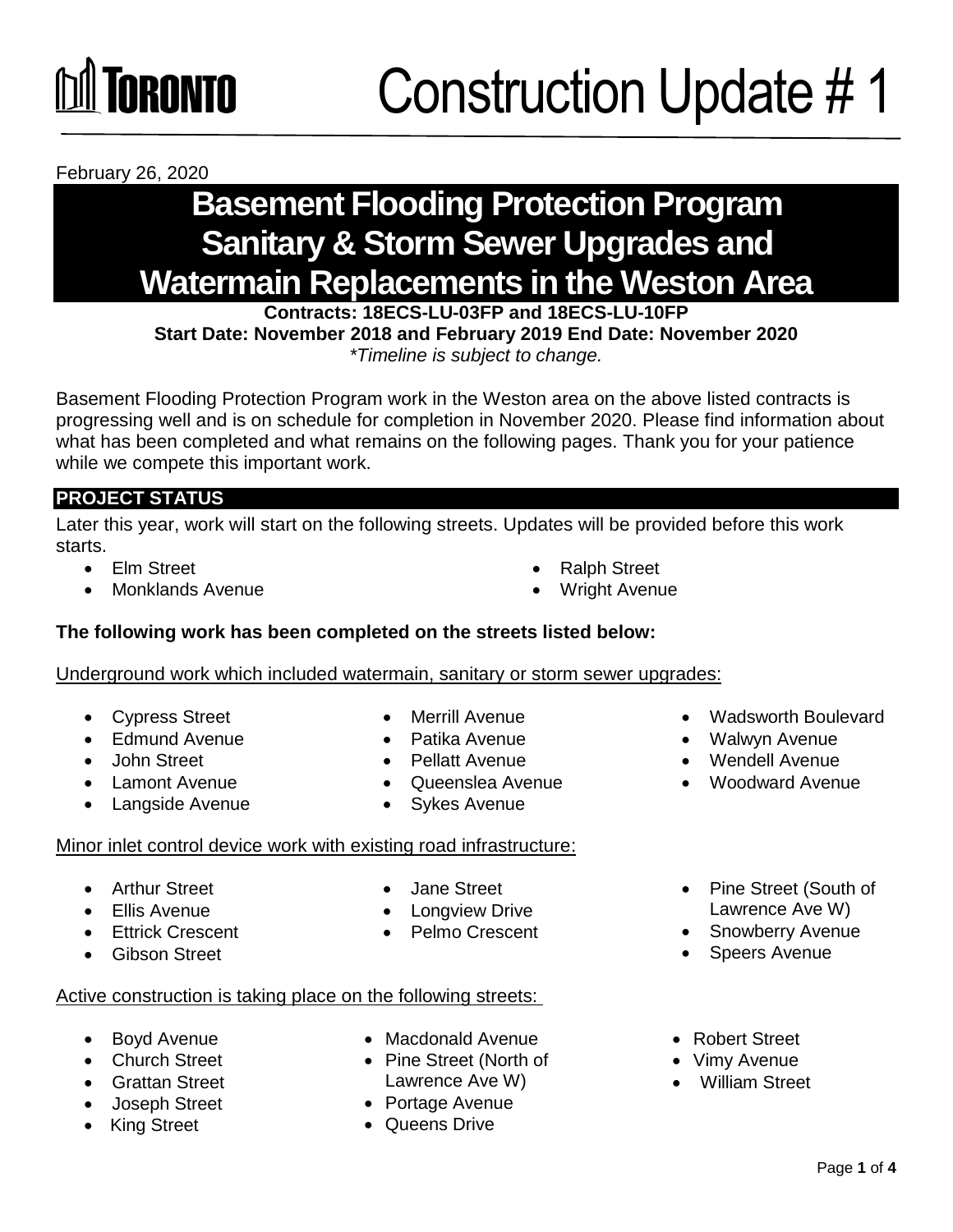# **M** TORONTO

## Construction Update # 1

For all the listed streets listed on page one, final restoration will take place after planned underground work is fully complete. An update will be provided before restoration work begins.

| <b>WHAT TO EXPECT DURING CONSTRUCTION</b> |                                                                                                                                                                                                                                                                                                                                                                                                                                                         |  |
|-------------------------------------------|---------------------------------------------------------------------------------------------------------------------------------------------------------------------------------------------------------------------------------------------------------------------------------------------------------------------------------------------------------------------------------------------------------------------------------------------------------|--|
|                                           | <b>Work Hours:</b> Work will take place from 7 a.m. to 7 p.m., Monday to Friday, with<br>work after hours and on weekends as required.                                                                                                                                                                                                                                                                                                                  |  |
|                                           | Road and Sidewalk Access: In order to complete the work in a safe manner,<br>there will be road and sidewalk restrictions within the construction work zone.<br>Access for emergency vehicles will be maintained at all times.                                                                                                                                                                                                                          |  |
|                                           | <b>Driveway Access:</b> The contractor will notify you of any temporary restrictions<br>to your driveway access. If your property has two entrances, one entrance will<br>be kept open at all times.                                                                                                                                                                                                                                                    |  |
|                                           | <b>Parking:</b> Parking in the active work zone is not permitted due to space<br>requirements for construction equipment and materials. If your parked vehicle<br>affects the construction work, it will be re-located with no charge to the owner. If<br>your vehicle is moved, please contact parking control for its location at 416-808-<br>2222.                                                                                                   |  |
|                                           | In the event you receive a traffic ticket for on-street parking during this period of<br>construction, you may choose to dispute your ticket following the process listed<br>on the reverse side of the parking infraction notice. You may use this notice<br>as part of your defence for parking consideration during construction;<br>however, the Field Ambassador does not have the authority to cancel any<br>parking tickets.                     |  |
|                                           | Tree Removal: Due to the nature of this project, the City may have to remove<br>street trees from the City's boulevard. If this affects a tree near your property,<br>you will receive a separate notice. The City will plant a replacement tree of at<br>least 60mm in diameter.                                                                                                                                                                       |  |
|                                           | <b>Restoration:</b> The construction work area will be restored with sod and/or<br>asphalt where required. Interlocking bricks, flagstone on a granular base, or<br>other similar features that are removed from public and private property during<br>construction will be replaced. Lawn seeding and/or laying of sod will be done as<br>needed during ideal growing seasons only - in the spring (April to June) and fall<br>(September to October). |  |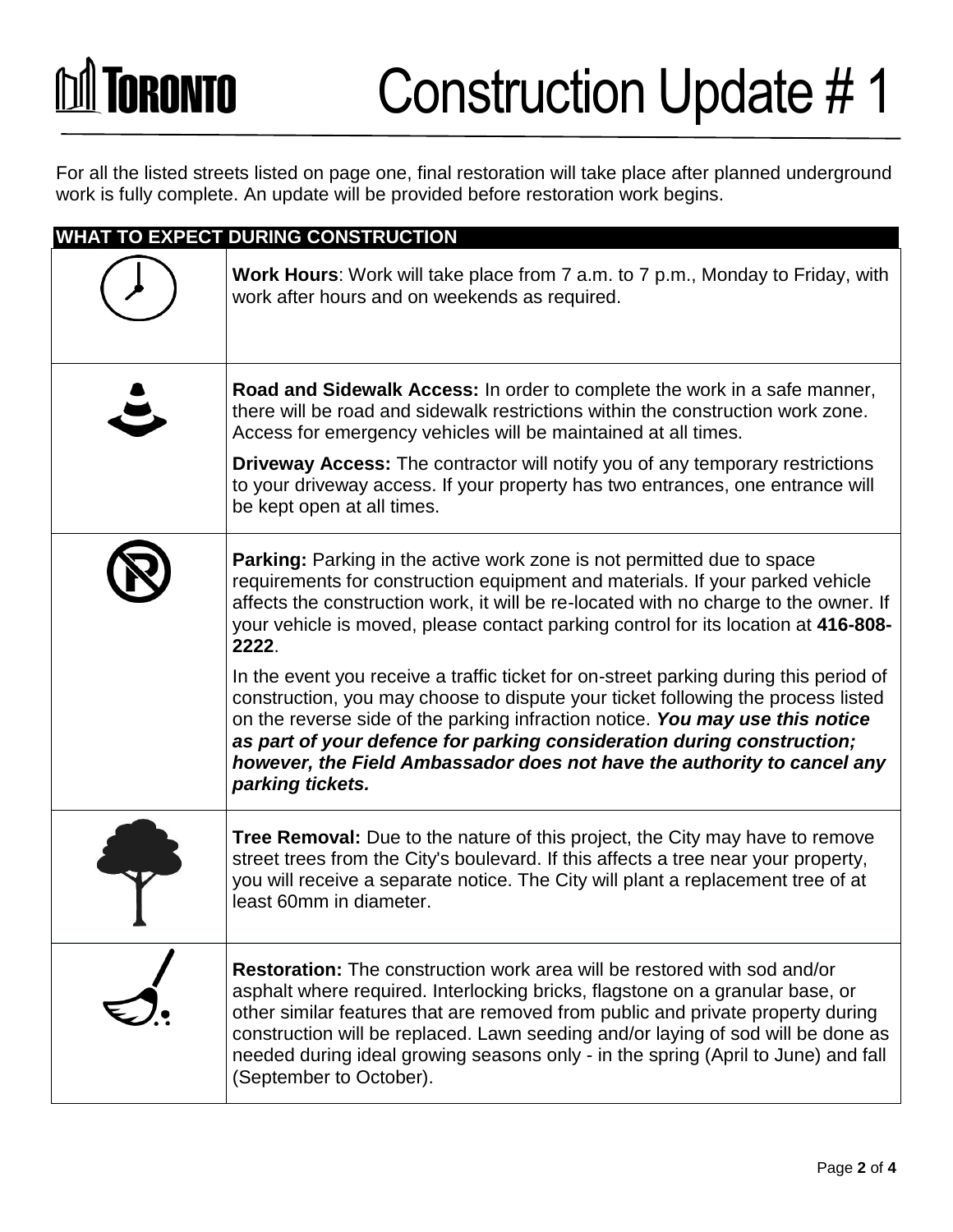## **Independent Construction Update #1**



**Snow Removal:** Within the limits of the construction zone, the contractor is responsible for providing ice and snow removal to maintain safe sidewalks and roads. *Residents are still responsible for winter maintenance of their driveways.*

### **NEED MORE INFORMATION?**

If you have questions about the upcoming work, please contact us and quote **Contract 18ECS-LU-03FP and Contract 18ECS-LU-10FP.** 

| <b>Field Ambassador</b>             | Shakha Vasdani, 416-338-5497, bfpp@toronto.ca<br>(Working hours: Monday to Friday, 8 a.m. to 4 p.m.) |
|-------------------------------------|------------------------------------------------------------------------------------------------------|
| <b>TTY Hearing Impaired Service</b> | 416-338-0889 (7 Days a week, 8 a.m. to 5 p.m., closed holidays)                                      |
| <b>General inquiries</b>            | 311                                                                                                  |
| <b>Councillor Frances Nunziata</b>  | 416-338-0220 councillor_nunziata@toronto.ca                                                          |
| <b>Website</b>                      | toronto.ca/improvements/ward5.htm                                                                    |

**Thank you for your patience. Building a great city takes time. Better infrastructure for all of us is worth the wait.**